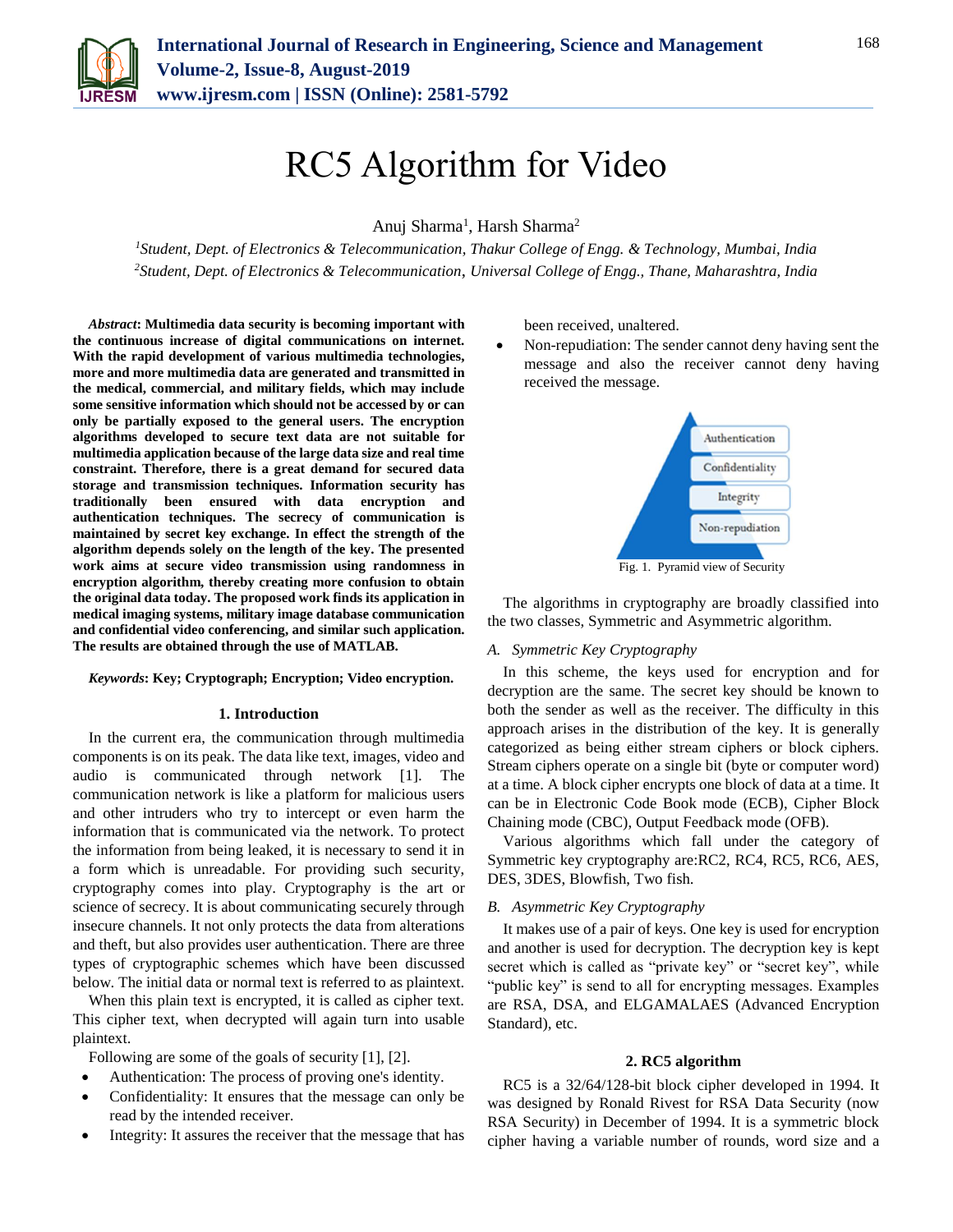

# **International Journal of Research in Engineering, Science and Management Volume-2, Issue-8, August-2019 www.ijresm.com | ISSN (Online): 2581-5792**

secret key [3]. It uses data-dependent operations heavily. It is a simple algorithm which has a low memory requirement. It is suitable for hardware or software. It is fast and also provides security if suitable parameters are chosen. Due to the datadependent rotations, differential cryptanalysis and linear cryptanalysis is not possible. The key used is strong if it is long. However, if the key size is short, then the algorithm is weak.



Fig. 2. RC5 Algorithm

It uses a key of selectable length b (0, 1, 2, ..., 255) byte. The algorithm is organized as a set of iterations called rounds r that takes values in the range (0, 1, 2, ..., 255) as illustrated in above figure [4].

An expanded key array is created out from the original key by means of a key schedule. The expanded key array is used with both encryption/decryption routines and its length is dependent on the number of rounds. The operations performed on the data blocks include bitwise exclusive-OR of words, datadependent rotations by means of circular left and right rotations and Two's complement addition/subtraction of words, which is modulo- 2^w addition/subtraction, where w is the word size in bits. They always affect a complete 16, 32 or 64-bit data block at a time.

#### **3. Proposed system**

Videos are transferred through various types of computer network. To secure video communication different encryption methodologies are used. We have proposed a system for videos encryption, using RC5 Algorithm to safely exchange highly confidential videos. Also, to maintain a balance between security and computational time, the proposed algorithm shuffles the video frames along with the audio, and then RC5 is used to selectively encrypt the sensitive video code word. In the encryption system the block of video is firstly divided into frames, then these blocks of frames are encrypted using block ciphering technique such as RC5. Using this approach unauthorized viewing of the video file can be prevented and hence this algorithm provides a high level of security.



Fig. 3. Encryption Block

#### **4. Methodology**

There are two inputs to the encryption function, which are the plain image to be encrypted and the expanded secret key. For RC5 image encryption, the image header is extracted from the image to be encrypted and the image data stream is divided into blocks of 64-bit length [11]. The first 64-bit block of image is entered as the plain image to the encryption function of RC5. The second input the RC5 encryption algorithm is the expanded secret key that is derived from the user-supplied secret key by the key schedule. Then, the next 64-bit plain image block follows it, and so on with the scan path shown in Figure. 4 until the end of the image data bit stream.



In the decryption process, the encrypted image (cipher image) is also divided into 64-bit blocks. The 64-bit cipher image is entered to RC5 decryption algorithm and the same expanded secret key is used to decrypt the cipher image but the expanded secret key is applied in a reverse manner. Then the next 64-bit cipher image block follows it, and so on with the same scan path as shown in Figure 5.



#### *A. Video to image conversion*

Using the algorithm directly on the video files will be a very complex computation so to achieve this task very easily and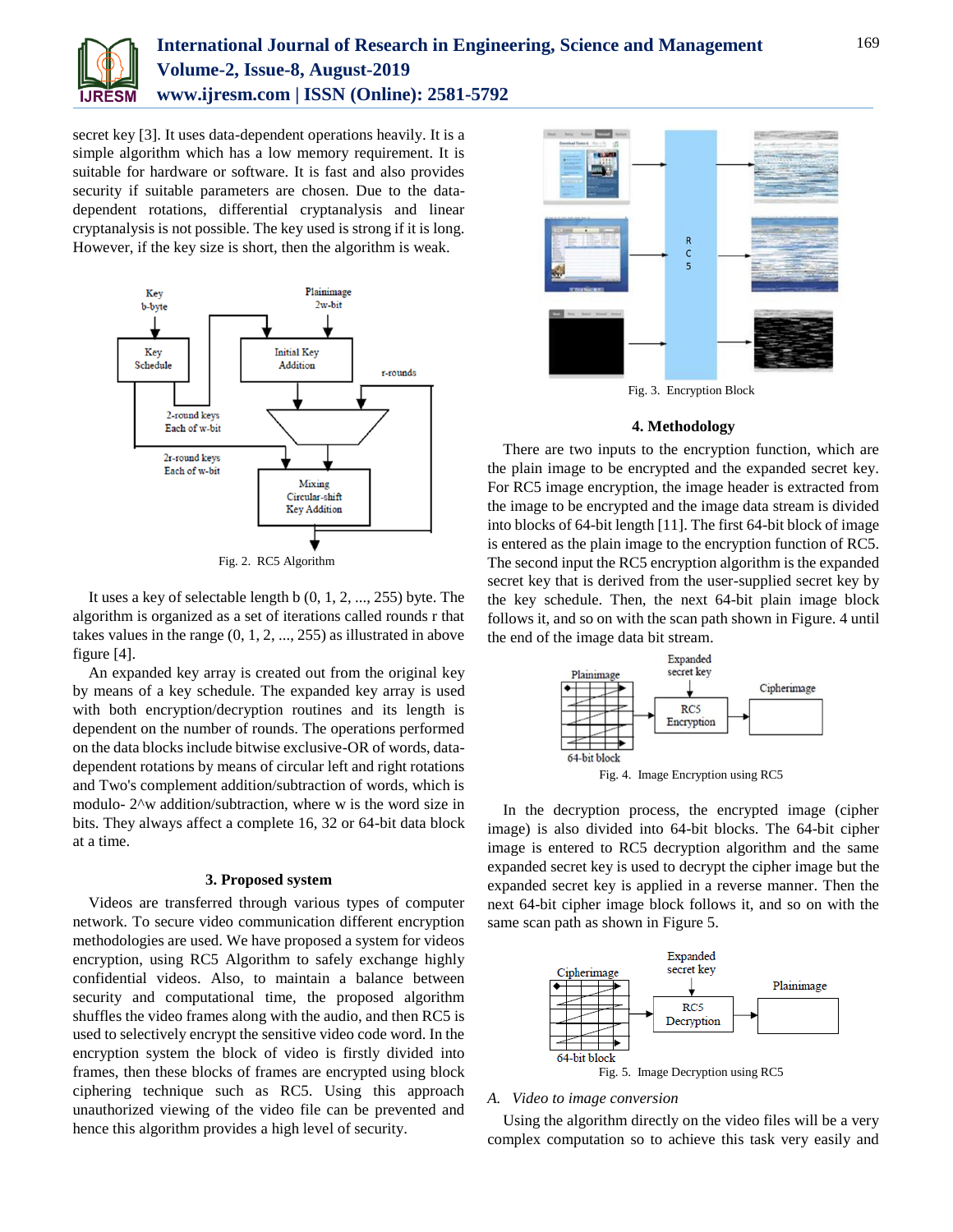

simply the video files should be first converted into frames and then after converting it into frames after an interval of just suppose 0.2 sec the image will be formed by using a for loop and 'imwrite' command from o to 255 i.e. in both direction (rows and columns) as the video is a 2D representation of 3D object and image is also 2D representation.

# *B. RGB to gray conversion*

Colour image contains a large number of pixel value as compared to grayscale image so it would be easier to operate or perform hash functions on grayscale image so convert the image into gray image by using a for loop as used above. The coloured image is the converted into greyscale image this is because the luminance of a pixel value of a grayscale image ranges from 0 to 255 [8]. The conversion of a colour image into grayscale image is converting the rgb values(24bit) into grayscale value (8bit) for simplicity [4]. By converting the colour image or Rgb into gray we enter into a domain which is much easy for processing and computation complexity reduces as there are less information present.

# *C. Append Padding Bits*

First calculate the length of the message but here the message is a video file which is converted into image frames or to be precise grayscale image's which is of 8 bit so first convert it into 8 parts from MSB to LSB [2]. After that message is padded with a 1 and as many 0's as necessary to bring the message length to 64 bits fewer than an even multiple of 512 [2]. To make the length congruent to 448 modulo 512.

# *D. Append Length*

The data is then a fixed length of 448 bits which is 64 less than 512. Then 64 bits are appended to the end of the padded message. These bits hold the binary format of 64 bits indicating the length of the original message [2]. The output of the first two steps is a message that is an integer multiple of 512 bits in length in this case image of 512 bits block [2].

# *E. Key Expansion*

This routine expands the user's secret key K to fill the expanded key array S, S resembles an array of  $t=2(r+1)$  random binary words determined by K. It uses two word-sized binary constants Pw and Qw. They are defined as,

 $(1) Pw = odd((e-2)2w)$ 

(2)  $\text{Ow} = \text{odd}((\emptyset - 1)2\text{w})$ 

Where

e= 2.718281828459…….. (base of natural logarithms)

∅= 1.618033988749…..(golden ratio)

The three steps of key expansion are as follows:

*1) Converting the secret from bytes to words* 

The expansion process first copy the secret key  $K[0...b-1]$ into an array  $L[0...c-1]$  of  $c=[b/u]$  words, where  $u=[w/8]$  is the number of bytes/word.

*2) Initializing the array S* 

The second process is to initialize array S to a pseudo random bit pattern using arithmetic progression by constant values

Pw and Qw.

 $S[0]=Pw;$ For  $i=1$  to  $t-1$  do  $S[i]=S[i-1]+Qw;$ 

# *F. Encryption*

The input block is given in two w-bit registers A and B. Key expansion has been already performed, so that array S[0…t-1] has been computed.

 $A=A+ S[0];$ 

 $B = B + S[1];$ 

For i=1 to r do  $A = ((AB) \ll B) + S[2^*i];$ 

 $B = ((BA) \ll A) + S[2*1+1];$ 

The decryption is the inverse process of encryption routine.



Fig. 6. Encryption flow diagram

# **5. Result**

By performing this algorithm on the video file we are expecting the following result that is the video file will be compressed and it will ask for finger print for opening the data file.

# **6. Conclusion**

Encryption on the multimedia is essential in both commercial broadcasting and peer to- peer communication. In this project we have successful implemented video encryption as well as decryption. With the combination of MATLAB code, a unique solution for video encryption is provided here. This encryption uses variable length of key. Firstly, video signals or motion signal is converted into block of frames. Further these frames